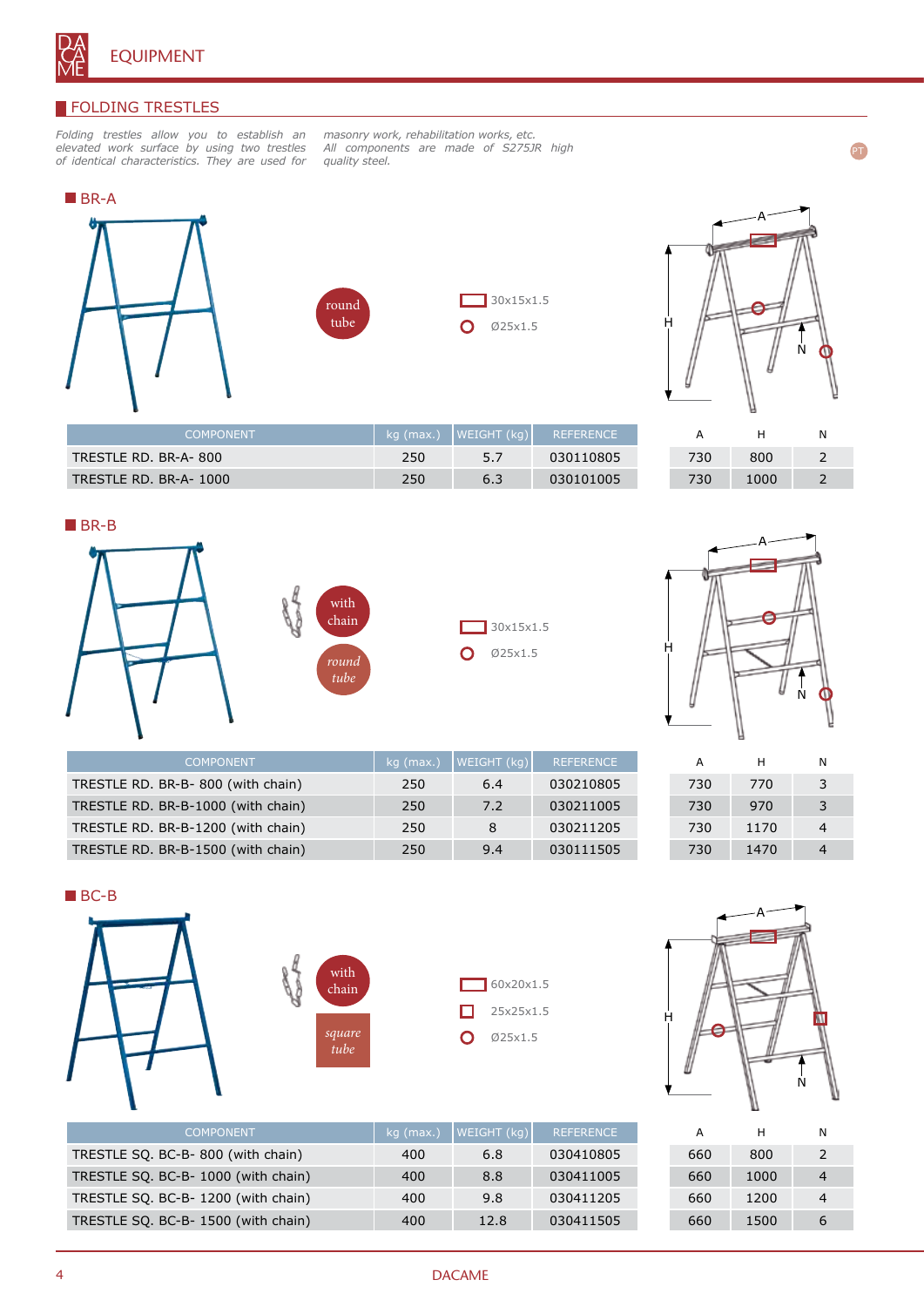## **TRESTLES**

*Trestles allow to establish an elevated working surface and, unlike the previous section trestles, these are adjustable in height thanks to their* 

*system of vertical and telescopic tubes. All components are made of S275JR high quality steel.*

*They are used for masonry work, rehabilitation works, etc.* 



| :OMPONENT                        |     |      | kg (max.)  WEIGHT (kg)  REFERENCE |     | Min H | MAX F |
|----------------------------------|-----|------|-----------------------------------|-----|-------|-------|
| TRESTLE RD. FIXED FEET CR-F-1450 | 500 | 10.4 | 040121455                         | 750 | 900   | 1450  |
| TRESTLE RD. FIXED FEET CR-F-2500 | 450 |      | 040122505                         | 850 | 1500  | 2500  |



ZN



| COMPONENT                                |     |      | $\log$ (max.) WEIGHT (kg) REFERENCE |     | M <sub>IN</sub> H | Max H |
|------------------------------------------|-----|------|-------------------------------------|-----|-------------------|-------|
| TRESTLE RD. FOLDING FEET CR-PG-1200 (ZN) | 200 | 10.4 | 040111208                           | 700 | 800               | 1200  |

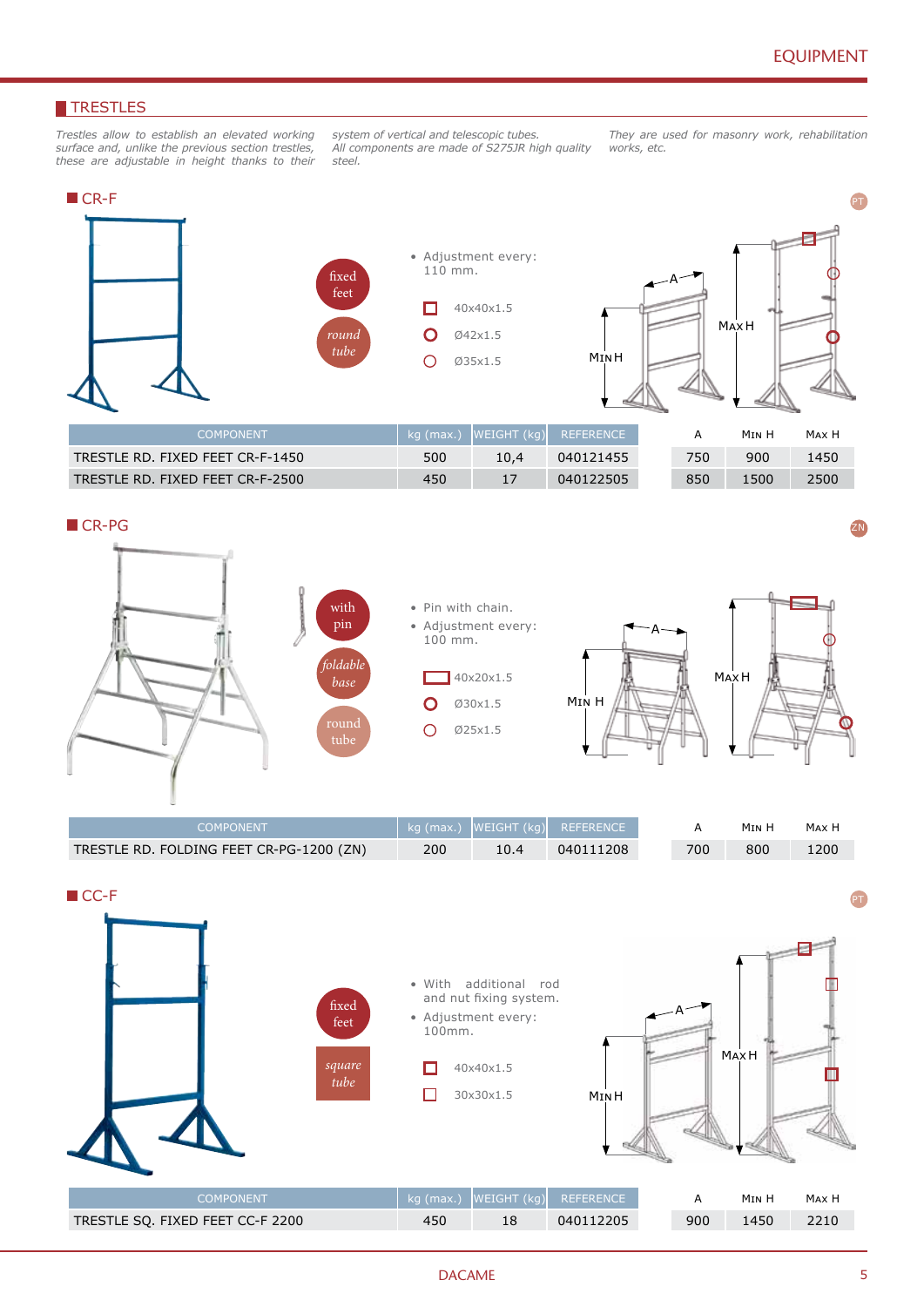

#### **TRESTLES**



| TRESTLE SQ. FOLDING FEET CC-P 2200 | 450 | 18.5 | 040212205 | 900 | 1450 | 2200 |
|------------------------------------|-----|------|-----------|-----|------|------|
|                                    |     |      |           |     |      |      |



| COMPONENT                    |     | kg (max.) $ WEIGHT (kg) $ | REFERENCE |      | M <sub>IN</sub> H | Max H |
|------------------------------|-----|---------------------------|-----------|------|-------------------|-------|
| TRESTLE FR 42 1200/2100 (PT) | 900 | 14.2                      | 040342222 | 1000 | 1200              | 2200  |



## 6 DACAME